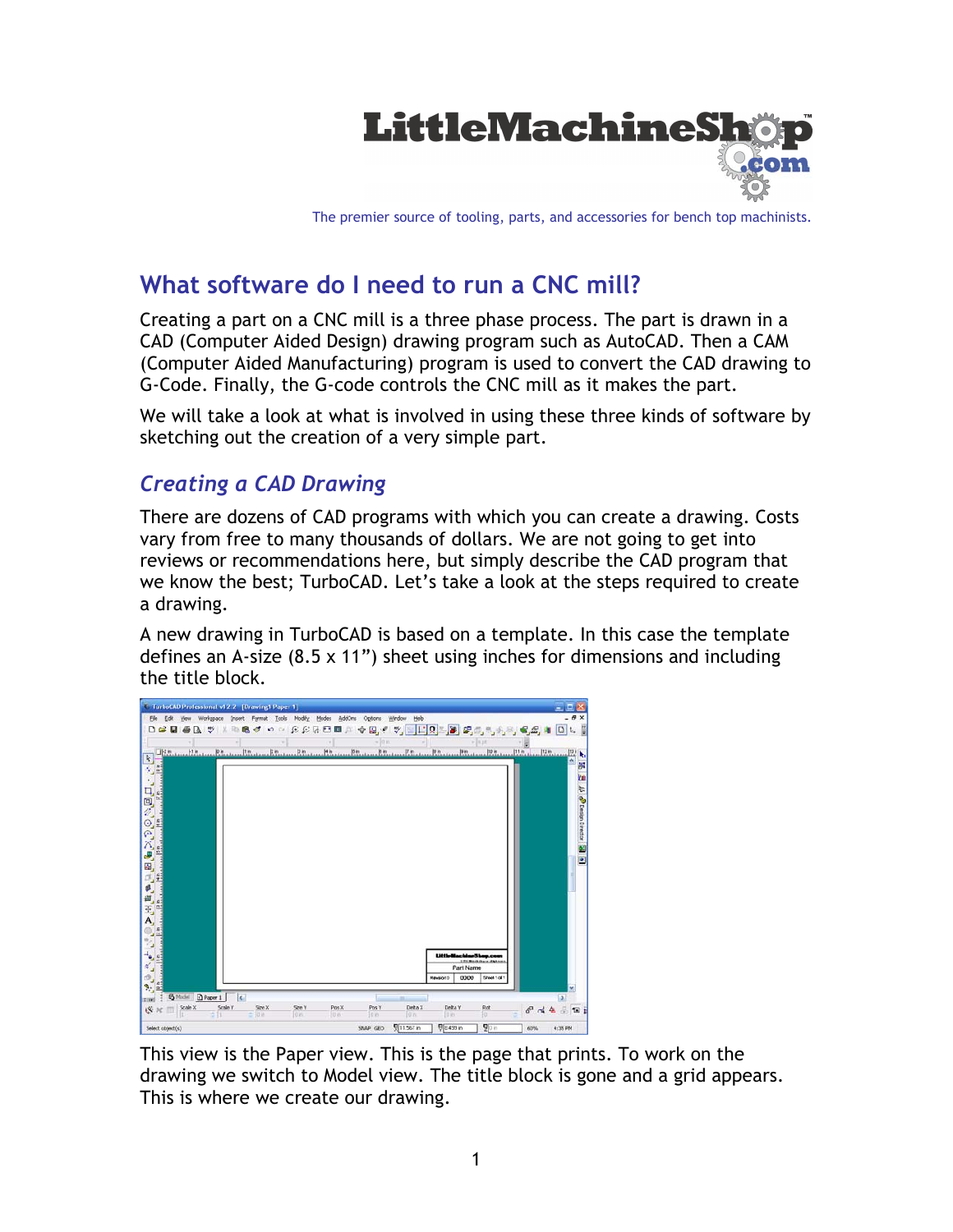

To start the drawing of our sample part, use the *Rectangle* tool on the left side of the drawing area to create a rectangle that is 2.5" tall and 1.5" wide. You can use your mouse to define the corners of the rectangle, but you will quickly find that you need to use the parameter block at the bottom of the screen to enter the values you want if you want your drawing to be accurate. Your finished part will not be any more accurate than your drawing.

Create a double line  $\frac{3}{4}$ " long and  $\frac{1}{4}$ " wide. Center it  $\frac{1}{2}$ " above the bottom of the part.



Use the *Arc* tool to add semi-circles to the ends of the double line. This completes the slot.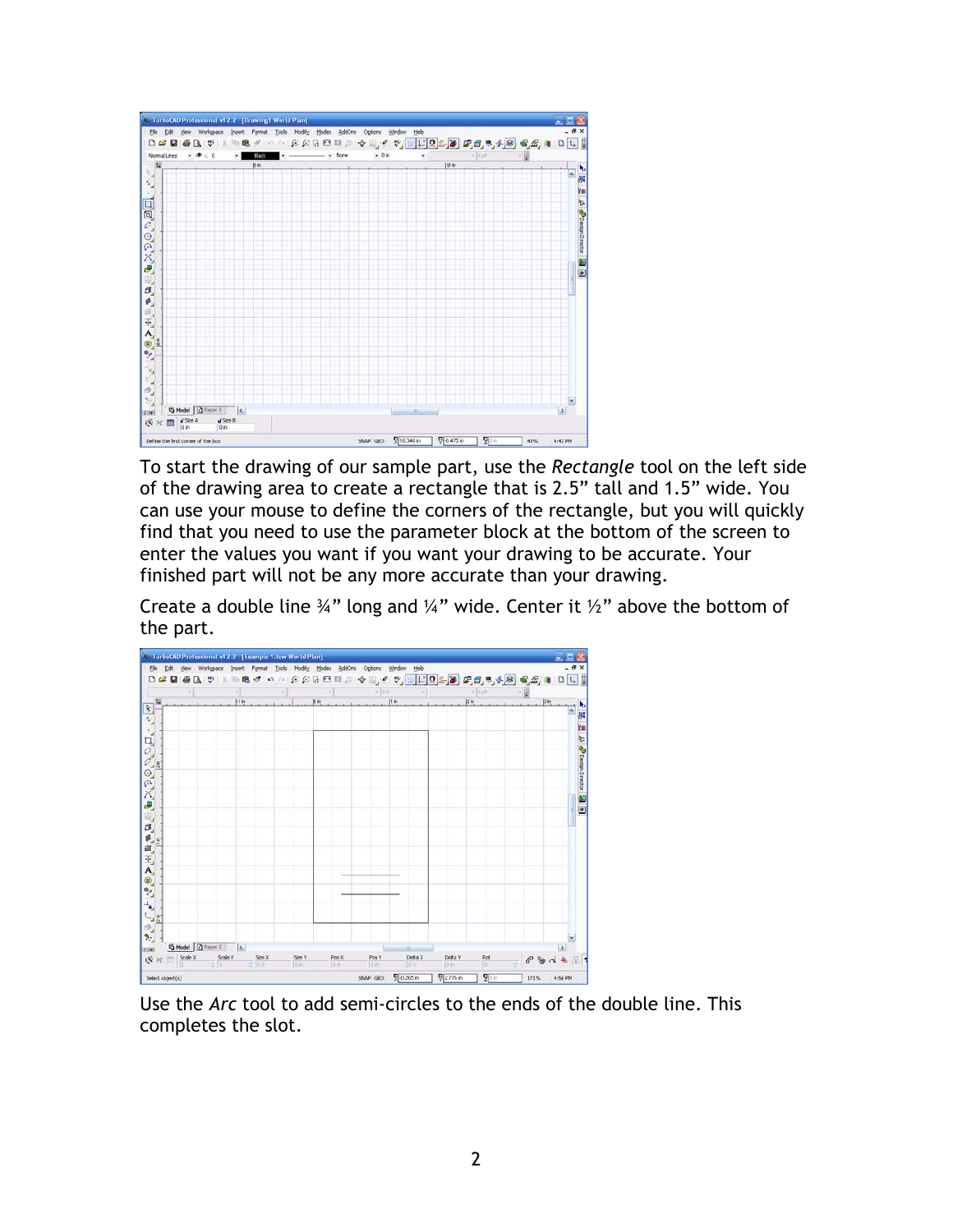

Add a 1" square centered ¾" below the top of the part. Use the *Fillet* tool to round the corners to 1/8" radius.



This completes the top view of the part. We need to add this view to a separate layer so that the CAD program can differentiate this view from the other information in this drawing. We create a layer named Top View and assign all the elements of this view to that layer.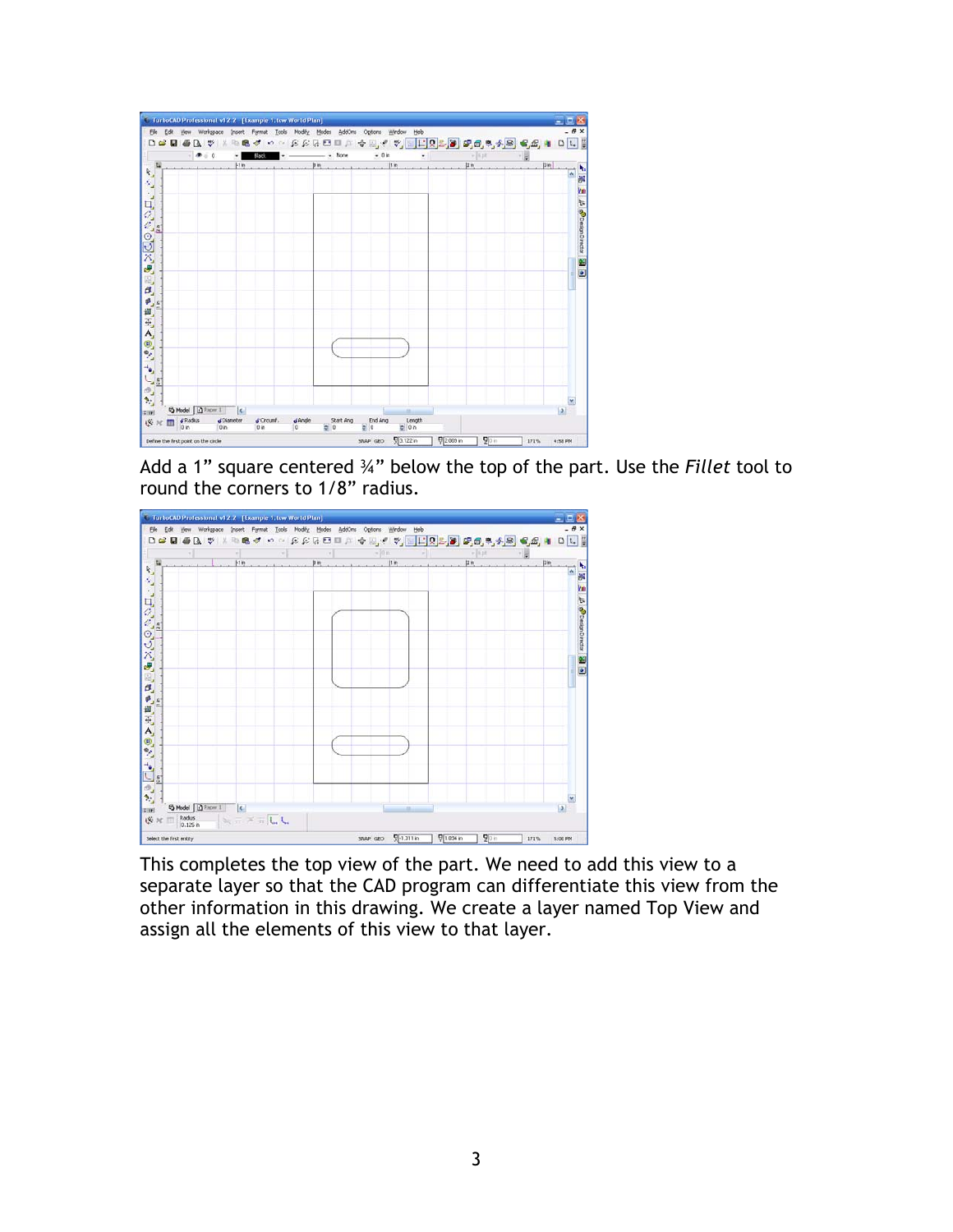| <b>Display</b>                      | Layers        |   |                            |                                  |               |
|-------------------------------------|---------------|---|----------------------------|----------------------------------|---------------|
| Grid<br>Advanced Grid               | Layer Set:    |   | All Layers                 | $\mathcal{O}$<br>×               | y.            |
| Space Units                         | aya           | â | Layer Name                 | Color                            | Style         |
| Angle<br>Layers                     |               |   | $\Omega$                   | <b>Black</b>                     |               |
| <b>ACIS</b>                         | $\frac{1}{2}$ |   | \$CONSTRUCTION<br>Top View | <b>Light Blu</b><br><b>Black</b> |               |
| Render Scene Environ                |               |   |                            |                                  |               |
| Render Scene Luminar<br>Line Styles |               |   | <b>Top View</b>            |                                  |               |
| Background Color                    |               |   |                            |                                  |               |
| Print Styles                        |               |   |                            |                                  |               |
|                                     |               |   |                            |                                  |               |
|                                     |               |   |                            |                                  |               |
|                                     |               |   |                            |                                  |               |
|                                     | $\leq$        |   | Ш                          |                                  | $\rightarrow$ |
|                                     | New           |   | Delete                     | <b>DK</b>                        | Cancel        |
|                                     |               |   |                            |                                  |               |
|                                     | Set prefix.   |   | All Visible(OFF)           | All ReadOnly (ON)                | All by Set    |
|                                     |               |   |                            |                                  |               |

Now add the right view of the part.



Here's what the Paper view looks like.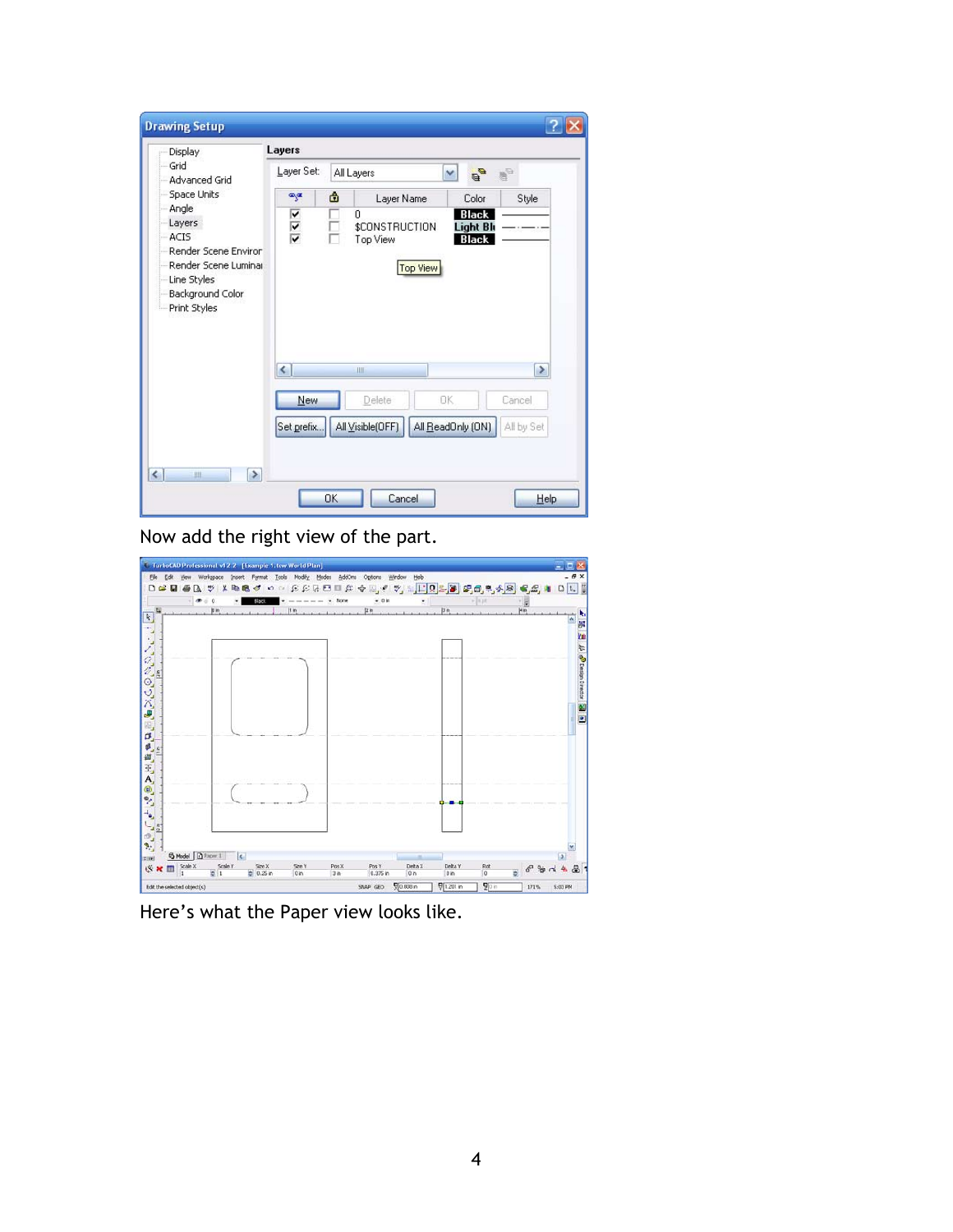

To move this file to PartMaster CAM, we save it as a DXF (Drawing eXchange File).

## *The CAM Process*

CAM (Computer Aided Manufacturing) software takes the CAD drawing you created and translates it into G-code. It is an interactive process, because you must tell the software what tools you will use, plus information such as spindle speed, cutting depth and cutting speed.

The CAM program we are using is Dolphin PartMaster CAM. Open PartMaster CAM and select *Create a new job from a DXF file*. Load the Example 1.DXF file we created with TurboCAD.



In the *DXF Import Options* dialog choose *Import only geometery on layer*, and enter Top View.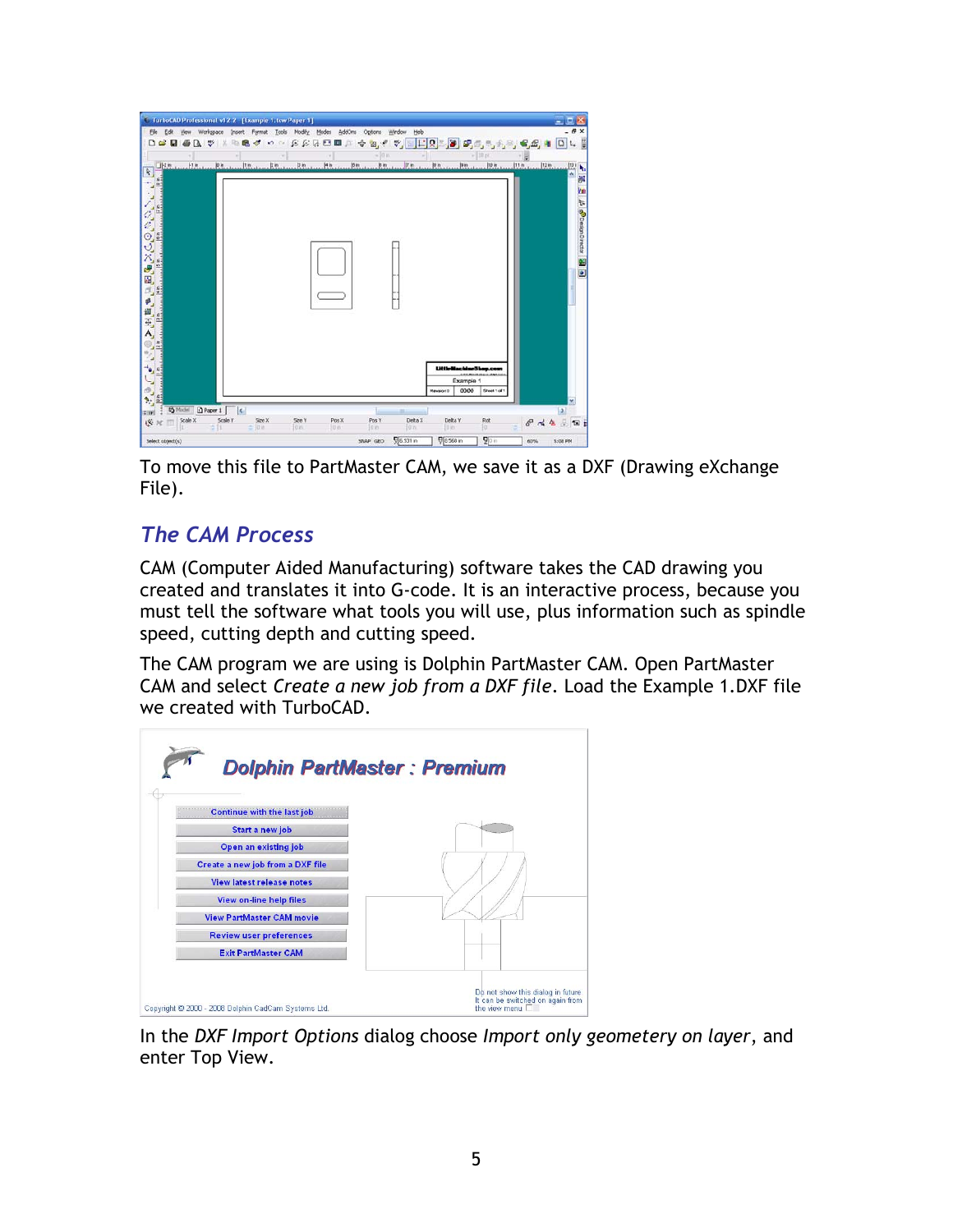| Layers & Symbols:                                                                                                                                                                           | $\Omega$ K |
|---------------------------------------------------------------------------------------------------------------------------------------------------------------------------------------------|------------|
| Top View<br>• Import only geometry on layer                                                                                                                                                 | Cancel     |
| Import all available geometry                                                                                                                                                               |            |
| Expand Symbols (also known as BLOCKS)                                                                                                                                                       |            |
| Units                                                                                                                                                                                       |            |
| $\subset$ mm<br>There is no units information in a DXF file.                                                                                                                                |            |
| You must specify the DXF file units here.<br>$\bullet$ inch                                                                                                                                 |            |
| Import method                                                                                                                                                                               |            |
| Optimise for speed. Assume that the geometry represents<br>machinable contours, i.e. All arcs and lines comprising a contour<br>appear next to each other in the DXF file                   |            |
| Optimise to minimise the number of contours created. Assume that<br>. lines and arcs comprising a contour may not appear next to each<br>other in the DXF file. (This may take a long time) |            |
| Import only POLYLINES, Circles and Patterns based on groups of<br>same size Circles<br>(Use this option if the drawing has ben prepared to indicate what<br>geometry should be imported).   |            |
| Import as ?-                                                                                                                                                                                |            |
| • Contours<br>Profiles (for lathes)                                                                                                                                                         |            |
| Gap Tolerance                                                                                                                                                                               |            |

The top view of the part appears in PartMaster CAM. Here we have used *View > Options* to show Geometry Names.

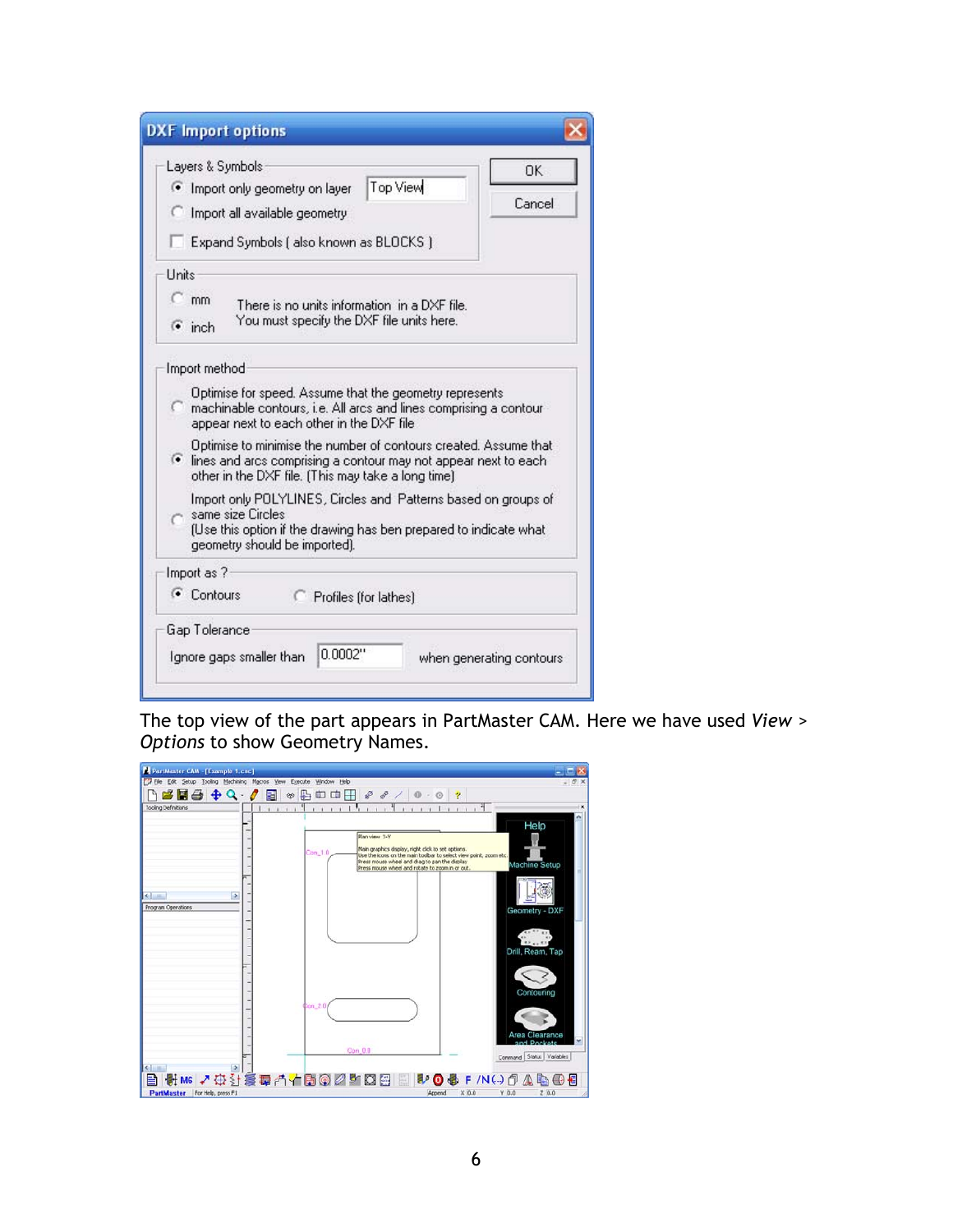In the bar on the right of the screen, click *Area Clearance and Pockets*. Then click *User Defined*. The *Pocket: Custom Shape* dialog appears.

| <b>Contour Name</b>                                                                              |                                    | Work plane        | $0.$ "             |
|--------------------------------------------------------------------------------------------------|------------------------------------|-------------------|--------------------|
| Con_1                                                                                            |                                    | Feed change plane | $0.125$ "          |
| Select a name from the drop-down list, or enter a<br>new [unique] name to create a new contour.  |                                    | Total depth       | $0.26$ "           |
| Press the "Edit contour" button to create / edit<br>the contour using the PartMaster Geometry    |                                    | Number of cuts    | 3<br>÷             |
| Use the "Geometry - DXF" option on the top-level<br>menu to import geometry from a DXF file or a |                                    | Swathe            | 0.75               |
|                                                                                                  | Edit Contour                       | C Climb           | Conventic          |
|                                                                                                  |                                    | XY finish         | $0.$ "             |
| $2.$ "                                                                                           | Use existing tool<br>1<br>Tool No. | $Z$ finish        | $0.$ "             |
|                                                                                                  | Spindle<br>1000. rpm<br>Speed      |                   | Create finish pass |
| $0.75$ "                                                                                         | 5. IN/min<br>Feedrate              |                   | Reverse direction  |

Here we tell the CAD program how to clear the square at the top of the part. We have defined an end mill that is 1/4" in diameter and set the spindle speed to 1000 RPM. We will cut to a depth of 0.26" so we go completely through the part in three passes.

Use E*xecute > Run Program* to see how the program will run.



Now click the *Command* tab on the right side of the window and make the settings for the slot at the bottom of the part.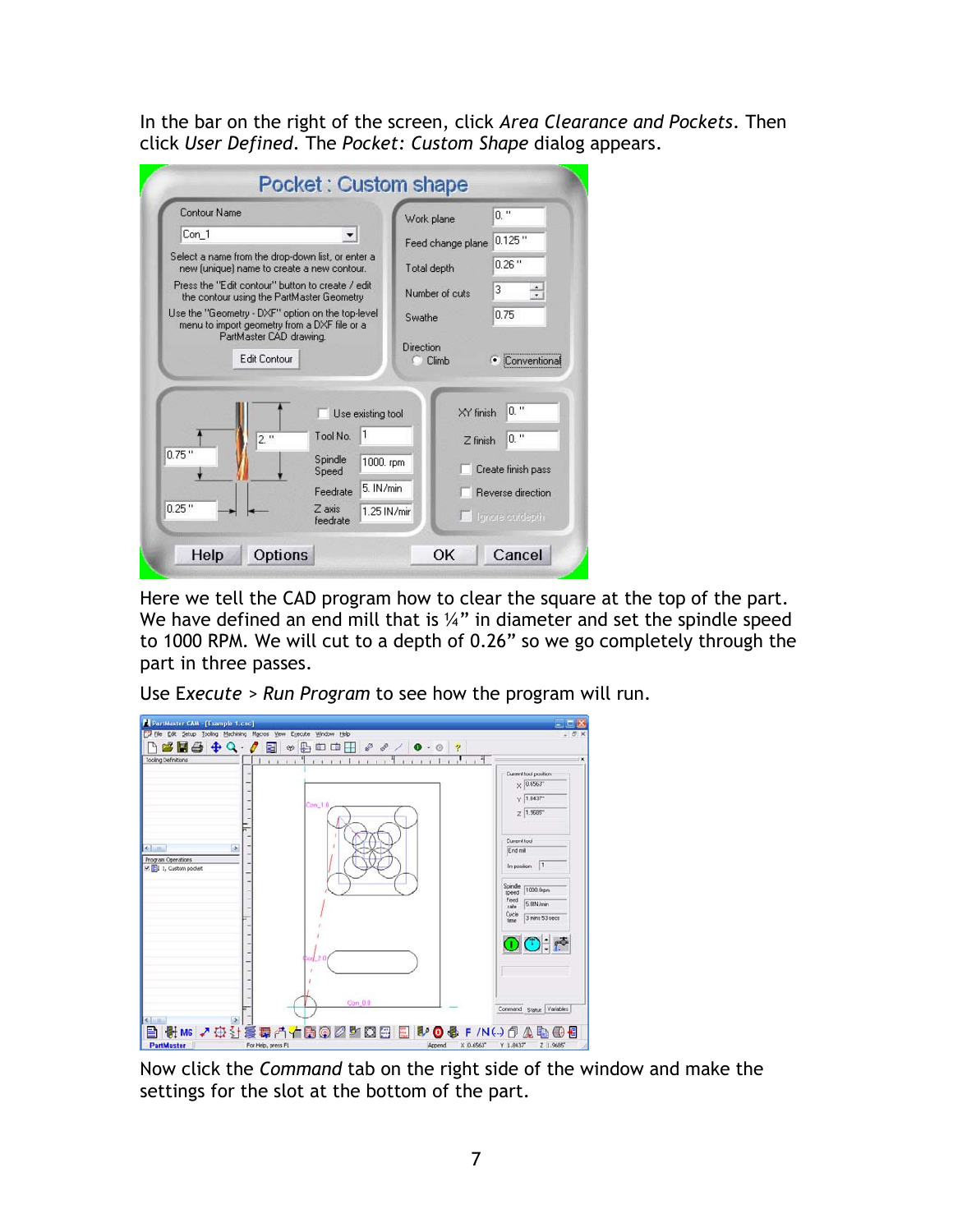| Contour Name                                                                                                                                |                                                                                                       | Work plane                                           | $0.$ "                                                                           |
|---------------------------------------------------------------------------------------------------------------------------------------------|-------------------------------------------------------------------------------------------------------|------------------------------------------------------|----------------------------------------------------------------------------------|
| Con 2                                                                                                                                       |                                                                                                       | Feed change plane                                    | $0.125$ "                                                                        |
| Select a name from the drop-down list, or enter a                                                                                           |                                                                                                       | Total depth                                          | $0.26$ "                                                                         |
| new (unique) name to create a new contour.<br>Press the "Edit contour" button to create / edit<br>the contour using the PartMaster Geometry |                                                                                                       | Number of cuts                                       | 3<br>÷                                                                           |
| Use the "Geometry - DXF" option on the top-level<br>menu to import geometry from a DXF file or a<br>PartMaster CAD drawing.                 |                                                                                                       | Swathe                                               | 0.75                                                                             |
| Edit Contour                                                                                                                                |                                                                                                       | <b>Direction</b><br>$\bullet$ Climb                  | Conventional                                                                     |
| $2.$ "<br>$0.75$ "<br>$0.1875$ "                                                                                                            | Use existing tool<br>2<br>Tool No.<br>Spindle<br>Speed<br>5. IN/min<br>Feedrate<br>Z axis<br>feedrate | XY finish<br>$Z$ finish<br>1500. rpm<br>1.25 IN/mir. | $0.$ "<br>$0.$ "<br>Create finish pass<br>Reverse direction<br>Lengrere outdepth |

Now the machining parameters for both areas are set. Use *Execute > Post Process* to create the G-code.

| Post processor                                                                                 |                                                                               | <b>DK</b> |
|------------------------------------------------------------------------------------------------|-------------------------------------------------------------------------------|-----------|
| The Post-Processor will create an NC program<br>which can be down loaded to the target machine |                                                                               | Cancel    |
|                                                                                                | ,,,,,,,,,,,,,,,,<br>C:\Program Files\DolphinCadCam\PartMaster\Ap \*<br>Browse | Advanced  |
| Post processor name                                                                            |                                                                               |           |
| M MACH3.ppr                                                                                    |                                                                               |           |
| NC program file name                                                                           |                                                                               |           |

The program trundles for a few seconds, then produces the G-code necessary to run this part.

```
( Produced :- 19:45:18 Friday, October 23, 2009 ) 
             : Example 1 )
( Post Processor :- M_MACH3 ) 
( Part Number ID :- ) 
N5G00G20G17G90G40G49G80 
N6G00G28Z0.0 
N7G49 
N8T1M06 ( End mill ) 
N9G43Z1.9685H1 
N10S1000M03 
N11G94
```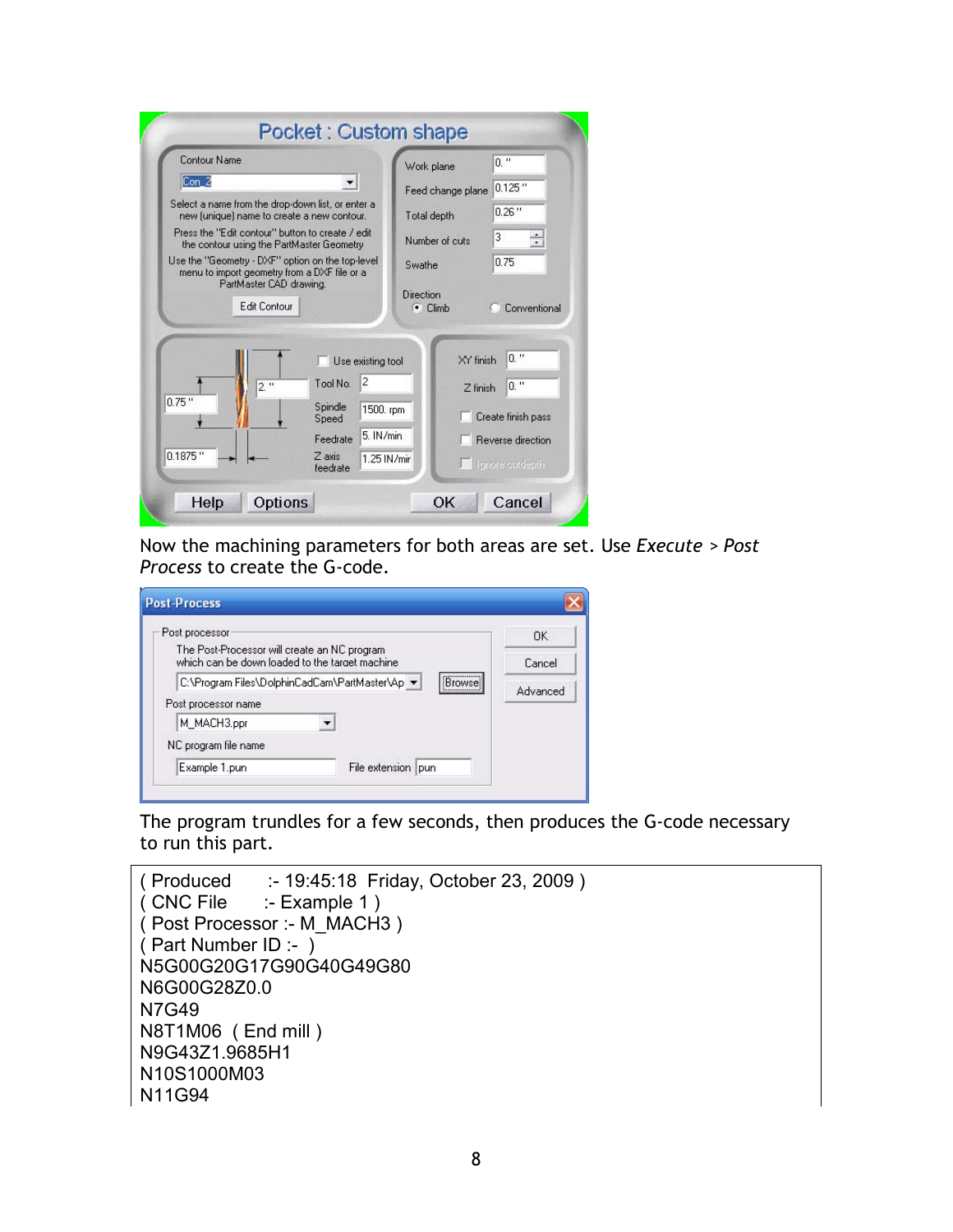N12M08 N13X0.375Y2.125 N14Z0.125 N15G01Z-0.0867F1.25 N16X1.125Y2.125F5.0 N17X1.125Y1.375 N18X0.375Y1.375 N19X0.375Y2.125 N20X0.5625Y1.9375 N21X0.9375Y1.9375 N22X0.9375Y1.5625 N23X0.5625Y1.5625 N24X0.5625Y1.9375 N25X0.6563Y1.8438 N26X0.8438Y1.8438 N27X0.8438Y1.6563 N28X0.6563Y1.6563 N29X0.6563Y1.8438 N30G00Z1.9685 N31X0.375Y2.125 N32Z0.0383 N33G01Z-0.1733F1.25 N34X1.125Y2.125F5.0 N35X1.125Y1.375 N36X0.375Y1.375 N37X0.375Y2.125 N38X0.5625Y1.9375 N39X0.9375Y1.9375 N40X0.9375Y1.5625 N41X0.5625Y1.5625 N42X0.5625Y1.9375 N43X0.6563Y1.8438 N44X0.8438Y1.8438 N45X0.8438Y1.6563 N46X0.6563Y1.6563 N47X0.6563Y1.8438 N48G00Z1.9685 N49X0.375Y2.125 N50Z-0.0483 N51G01Z-0.26F1.25 N52X1.125Y2.125F5.0 N53X1.125Y1.375 N54X0.375Y1.375 N55X0.375Y2.125 N56X0.5625Y1.9375 N57X0.9375Y1.9375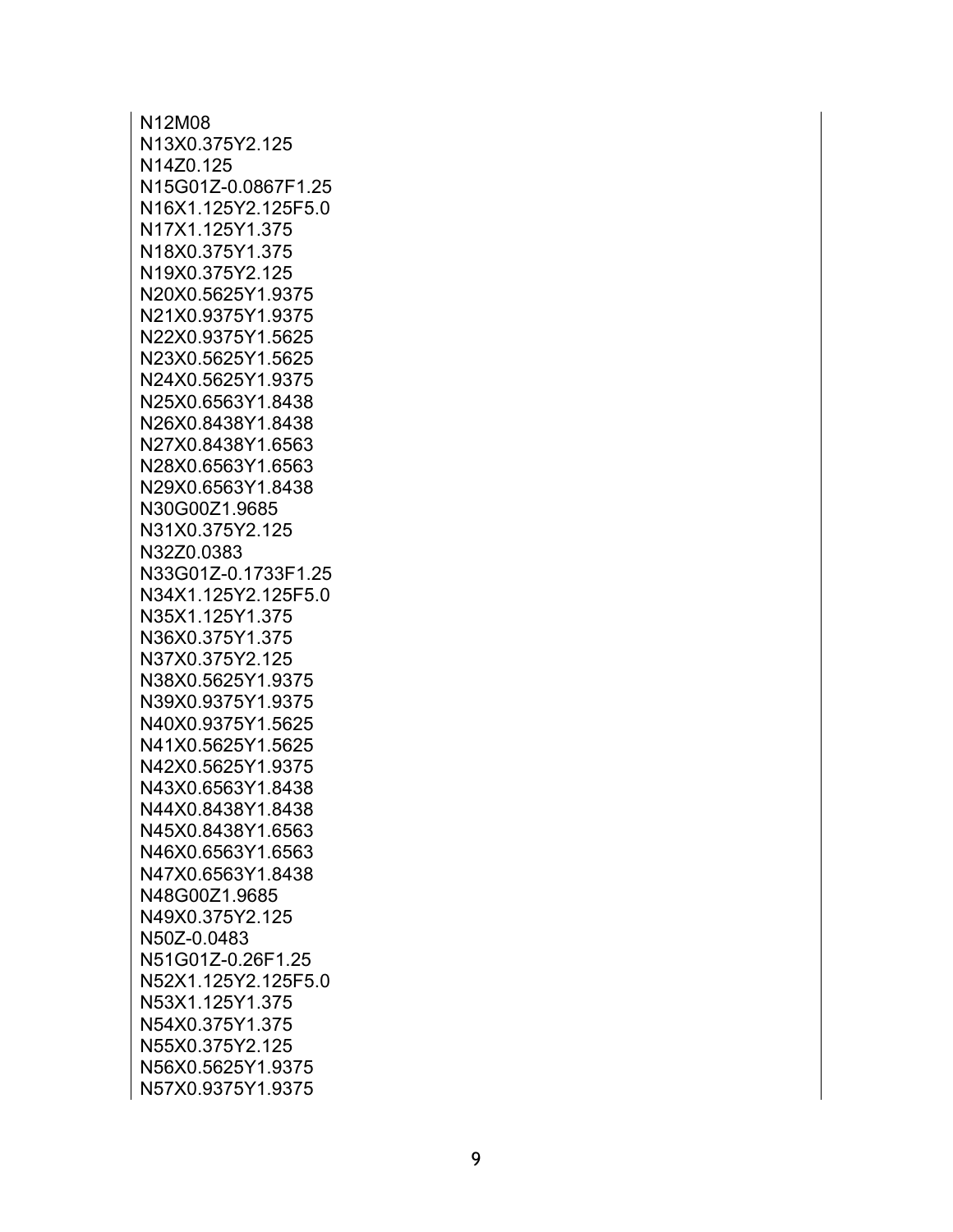N58X0.9375Y1.5625 N59X0.5625Y1.5625 N60X0.5625Y1.9375 N61X0.6563Y1.8438 N62X0.8438Y1.8438 N63X0.8438Y1.6563 N64X0.6563Y1.6563 N65X0.6563Y1.8438 N66G00Z1.9685 N67M09 N68G00G28Z0.0 N69G49 N70T2M06 ( End mill ) N71G43Z1.9685H2 N72S1500M03 N73G94 N74M08 N75X0.375Y0.5313 N76Z0.125 N77G01Z-0.0867F1.25 N78G03X0.4063Y0.5I0.375J0.5F5.0 N79X0.375Y0.4688I0.375J0.5 N80G01X1.125Y0.4688 N81G03X1.0938Y0.5I1.125J0.5 N82X1.125Y0.5313I1.125J0.5 N83G01X0.375Y0.5313 N84Z-0.1733F1.25 N85G03X0.4063Y0.5I0.375J0.5F5.0 N86X0.375Y0.4688I0.375J0.5 N87G01X1.125Y0.4688 N88G03X1.0938Y0.5I1.125J0.5 N89X1.125Y0.5313I1.125J0.5 N90G01X0.375Y0.5313 N91Z-0.26F1.25 N92G03X0.4063Y0.5I0.375J0.5F5.0 N93X0.375Y0.4688I0.375J0.5 N94G01X1.125Y0.4688 N95G03X1.0938Y0.5I1.125J0.5 N96X1.125Y0.5313I1.125J0.5 N97G01X0.375Y0.5313 N98G00Z1.9685 N99M09 N100M30 %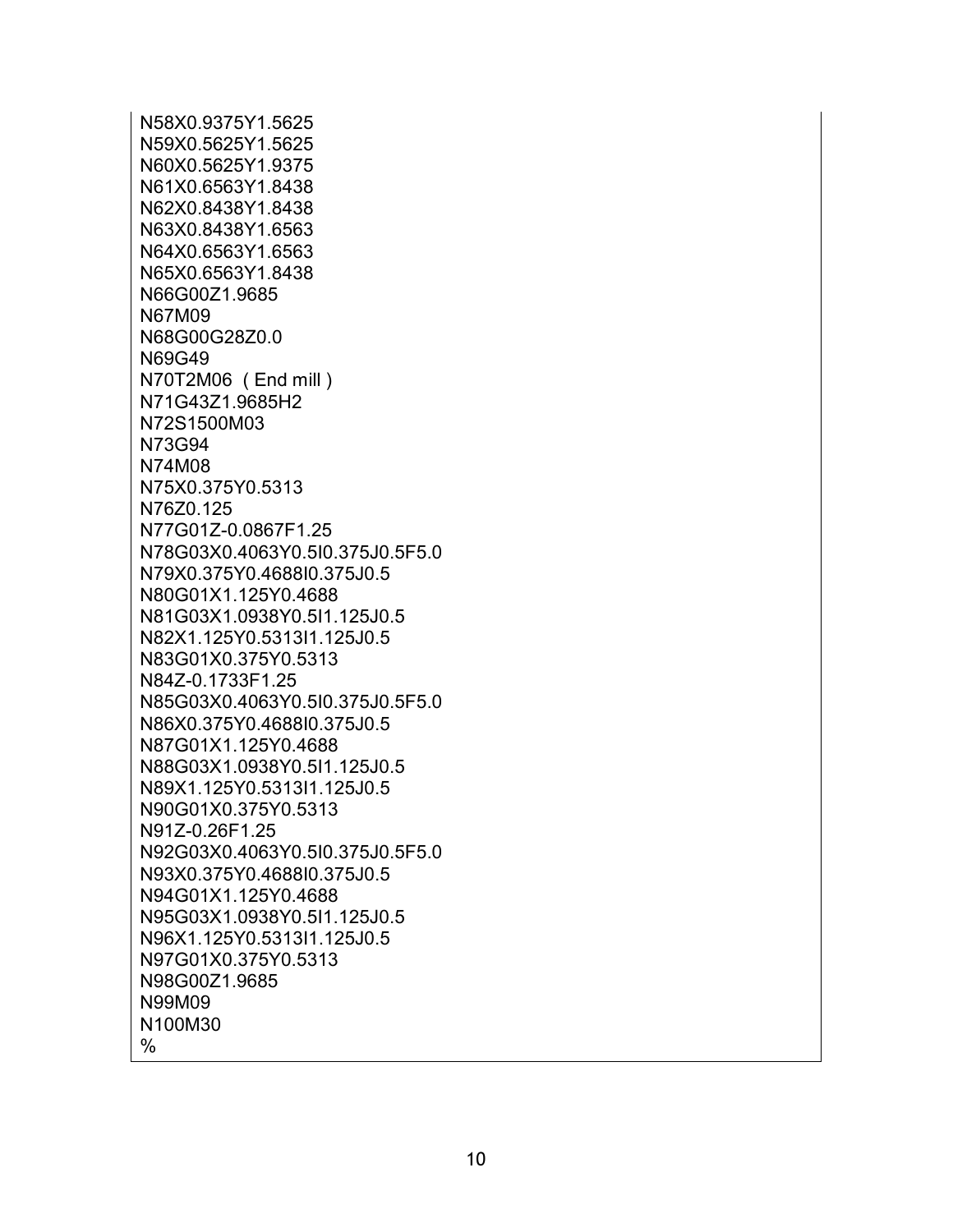We're not going to teach you G-code here, but we will let you know what sort of thing you are looking at by explaining a few of the lines in that G-code.

| $($ Produced $\qquad$ :- 19:45:18 Friday,<br>October 23, 2009)<br>(CNC File :- Example 1)<br>(Post Processor :- M MACH3)<br>(Part Number ID :- ) | This is information for you, not the<br>CNC Milling machine. Notice that you<br>can read and understand it.                                                                                                                                                                   |
|--------------------------------------------------------------------------------------------------------------------------------------------------|-------------------------------------------------------------------------------------------------------------------------------------------------------------------------------------------------------------------------------------------------------------------------------|
| N5G00G20G17G90G40G49G80<br>N6G00G28Z0.0<br><b>N7G49</b><br>N8T1M06 (End mill)<br>N9G43Z1.9685H1<br>N10S1000M03<br>N11G94                         | These are all "getting started" codes.<br>Notice that all the lines start with N<br>followed by a number. This is simply<br>the line number and is more for you<br>than for the CNC machine. The CNC<br>machine simply executes code in the<br>order in which it is received. |
| N12M08                                                                                                                                           | Look at line N5. In that line things are<br>being set up. For example, G20 says to<br>use inch units, while G90 says to use<br>absolute distances.                                                                                                                            |
|                                                                                                                                                  | Line N8 stops the CNC machine so you<br>can change the tool. It's stopping for a<br>tool change (M06) and asking for tool<br>number 1 (T1). You click Start Cycle to<br>resume the program once you have<br>changed the tool.                                                 |
| N15G01Z-0.0867F1.25<br>N16X1.125Y2.125F5.0<br>N17X1.125Y1.375<br>N18X0.375Y1.375<br>N19X0.375Y2.125<br>N20X0.5625Y1.9375<br>N21X0.9375Y1.9375    | Now we start making chips. In line<br>N15, G01 starts linear interpolation.<br>The Z axis goes to $-1.086$ at a 1.25<br>feed rate (F1.25).                                                                                                                                    |
|                                                                                                                                                  | The rest of the lines have X and Y<br>coordinates. These are the end point<br>for the cut for this line of code. As you<br>can see, lines something like these<br>make up most of the rest of the<br>program.                                                                 |

This is clearly not an exhaustive discussion of G-code. If you want the nittygritty, see *Using Mach3Milll* on http://www.machsupport.com.

PartMaster CAM saved the G-code in a file with a PUN extension. It's in the folder in which you saved your drawing.

## *Creating the Part*

You now have the definition of the part in a language that the CNC milling machine can understand; G-code. If you were using a commercial CNC machine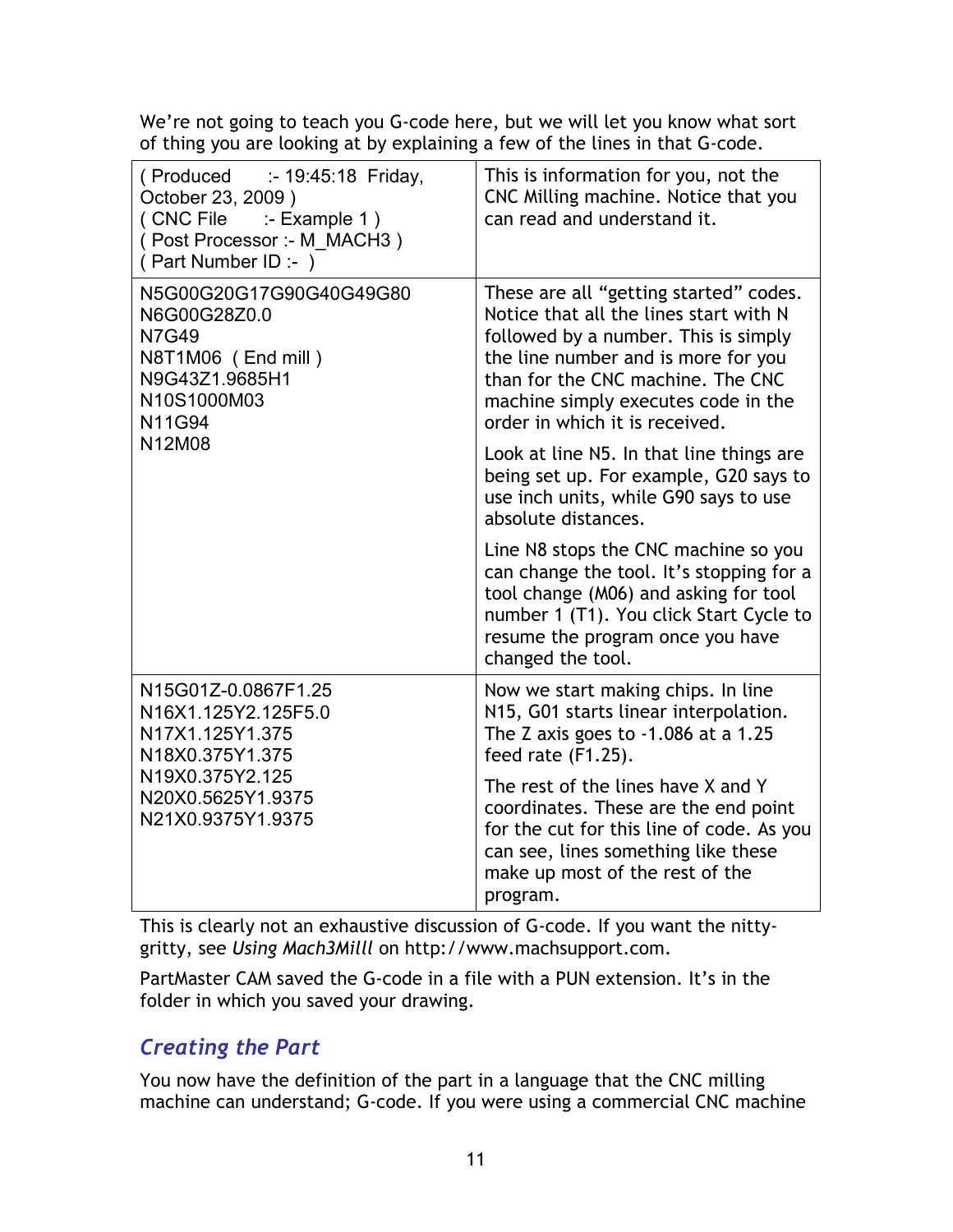such as a HAAS Vertical Machining Center , the controller would be built into the machine and you would transfer the G-code directly to the machine. Most hobby CNC machines have an external controller; a personal computer that is cabled to the CNC machine. A large percentage of these personal computers are running the Mach 3 machine control program.

Let's briefly see how Mach 3 works. Use a USB Flash Drive to move the G-code file to the computer connected to the CNC milling machine. You probably want to put it in C:\Mach3\GCode.

Start Mach 3 using the profile that is appropriate to your CNC machine. In our case, we will use the KX3 profile, appropriate for the LittleMachineShop.com model 3503 CNC Milling Machine.



This screen is the Mach 3 machine controller. You can confirm the profile in the lower right corner. Let's load the G-code, and then look at this screen. Click *Load G-Code* and select the Example 1.pun G-code file.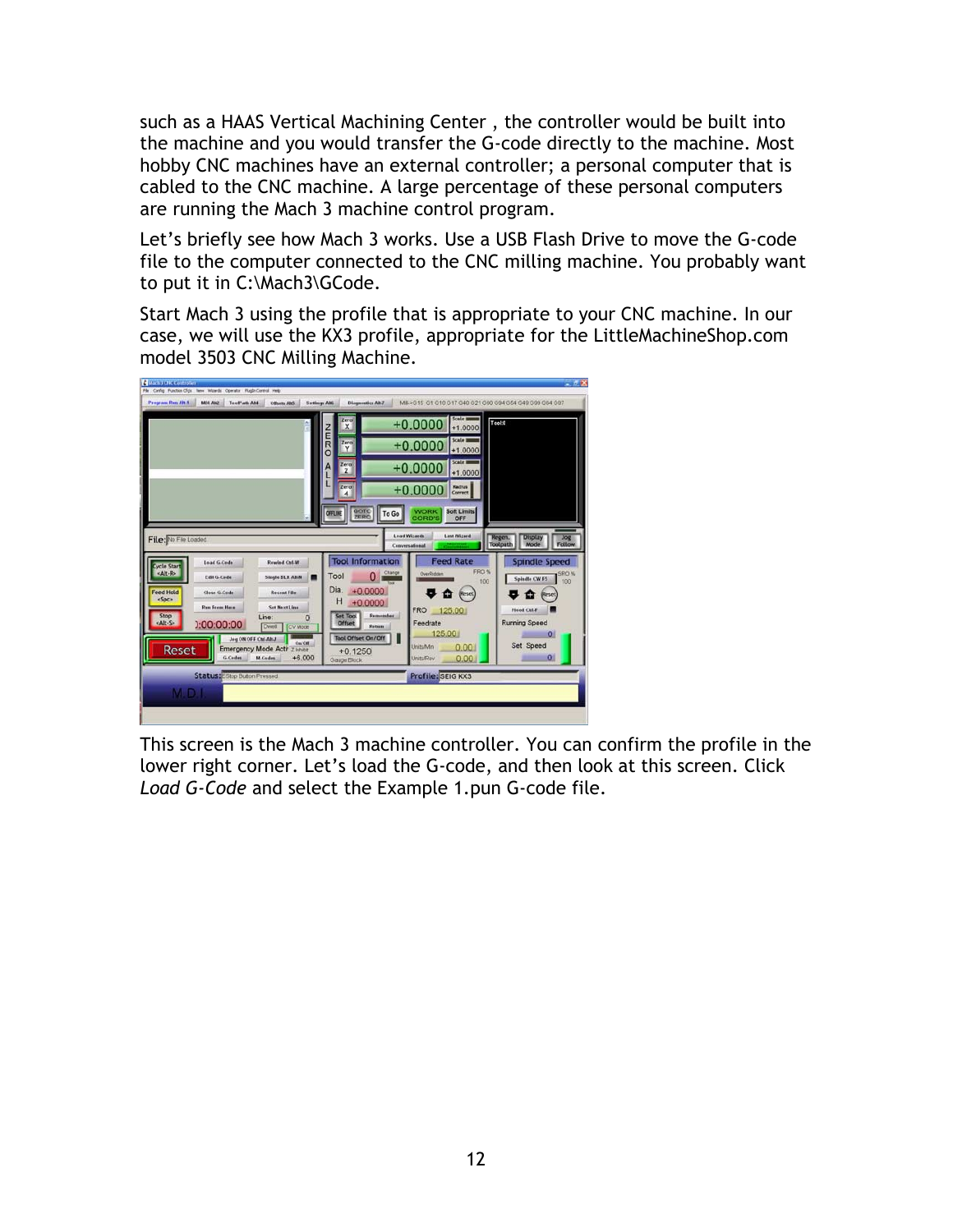| Officers AId.<br><b>Sottlags AIS</b>                                                                     | Zera<br>X                                     | MIL>G15 G1 G10 G17 G40 G21 G90 G94 G54 G49 G99 G64 G97<br>$+0.0000$<br>$+1.0000$ | Tool:0                                                               |
|----------------------------------------------------------------------------------------------------------|-----------------------------------------------|----------------------------------------------------------------------------------|----------------------------------------------------------------------|
|                                                                                                          | ORE<br><b>Zero</b><br>Y                       | $+0.0000$<br>$+1.0000$                                                           |                                                                      |
| CNC File<br>:- Example 1)                                                                                | Zero<br>z                                     | Scale 1<br>$+0.0000$<br>$+1.0000$                                                |                                                                      |
| :- 16:08:08 Saturday, 0<br>Produced<br>Post Processor :- M Mach 3 inc)<br>Part Number ID:- )             | Zero<br>4                                     | Radius<br>Correct<br>$+0.0000$                                                   |                                                                      |
| ools Used)                                                                                               | GOTO<br><b>OFFLINE</b><br>To Go               | <b>Soft Limits</b><br><b>WORK</b><br><b>CORD'S</b><br>OFF                        |                                                                      |
| File: WHome-servertusers\Chris\LittleMachineShop.com\CAD CAM G-code\Example 1 (                          |                                               | <b>Load Wizards</b><br><b>Last Wizard</b><br>Conversational                      | Regen.<br><b>Display</b><br><b>Jog</b><br>Mode<br>Toolpath<br>Follow |
| Load G.Code<br><b>Rewind Cat.W</b><br><b>Cycle Start</b><br><alt-r></alt-r>                              | <b>Tool Information</b><br>Change             | <b>Feed Rate</b><br>FRO %<br>OverRidden                                          | <b>Spindle Speed</b><br><b>SRO</b>                                   |
| Edit G.Code<br>Single BLK Ah N<br><b>Feed Hold</b><br>Clean G.Code<br><b>Recent File</b>                 | Tool<br>0<br>Dia.<br>$+0.0000$                | 100<br>(Reset)                                                                   | Spindle CWFS<br>100<br>в<br>Ð<br>Reset                               |
| <spc><br/><b>Set Next Line</b><br/><b>Run Frem Hara</b><br/>Stop<br/>Line:<br/>٥</spc>                   | Н<br>$+0.0000$<br>Remember<br>Set Tool        | <b>FRO</b><br>4.92                                                               | Flood Chil-                                                          |
| <alt-s><br/>0:00:00:01<br/>Dwed<br/><b>CV Mode</b><br/>Jug ON OFF CM ARJ<br/><math>0m</math> Off</alt-s> | <b>Offset</b><br>Return<br>Tool Offset On/Off | Feedrate<br>4.92                                                                 | <b>Running Speed</b><br>$\Omega$                                     |
| <b>Emergency Mode Ac</b><br><b>Reset</b><br>Zinhibit<br>$+6.000$<br>G.Cades<br><b>M.Codes</b>            | $+0.1250$<br>Gauge Block                      | <b>Instrument</b><br>0.00<br><b>JnitsRev</b><br>0.00                             | Set Speed<br>$\alpha$                                                |
| Status:                                                                                                  |                                               | Profile: SEIG KX3                                                                |                                                                      |
| <b>M.D.I</b>                                                                                             |                                               |                                                                                  |                                                                      |

Now we can see what those empty rectangles are for on the screen. In the upper-left corner is the G-code file we are working with. In the upper-center is the DRO; the digital read out. This shows the current position of the four axes. In the upper-right corner is the tool path. This window shows the projected path of the tool and shows its current position as it progresses through the program.

The lower-left panel incorporates most of the controls you need to load and execute a G-code program. The Reset button is the on-screen E-Stop, or Emergency Stop button. This button (and the hardware E-Stop button on the machine) will stop the machine immediately. You will use these buttons a lot as you learn CNC programming.

Cycle Start does what you expect; it starts executing the program. It also restarts execution from the current position after a tool change, Stop or Pause.

Feed Hold pauses execution, while Stop stops it. Cycle Start resumes after either one. Be careful when resuming any programs, because changes you have made manually (such as stopping the spindle) are not reversed. The program is simply executed from the current line.

The Tool Information provides just the information you would expect; which tool you are using (or which tool is requested if the Change Tool bar is lit), and information about that tool.

The Feed Rate block shows the current feed rate and allows you to override the program settings. Like wise, the Spindle Speed block shows the current spindle speed settings and allows you to control the spindle speed.

If you press the *Tab* key, the MPG "Pendant" appears. This is an on-screen representation of an MPG (Manual Pulse Generator) pendant, a hand-held control on some CNC machines. This screen allows you to manually control the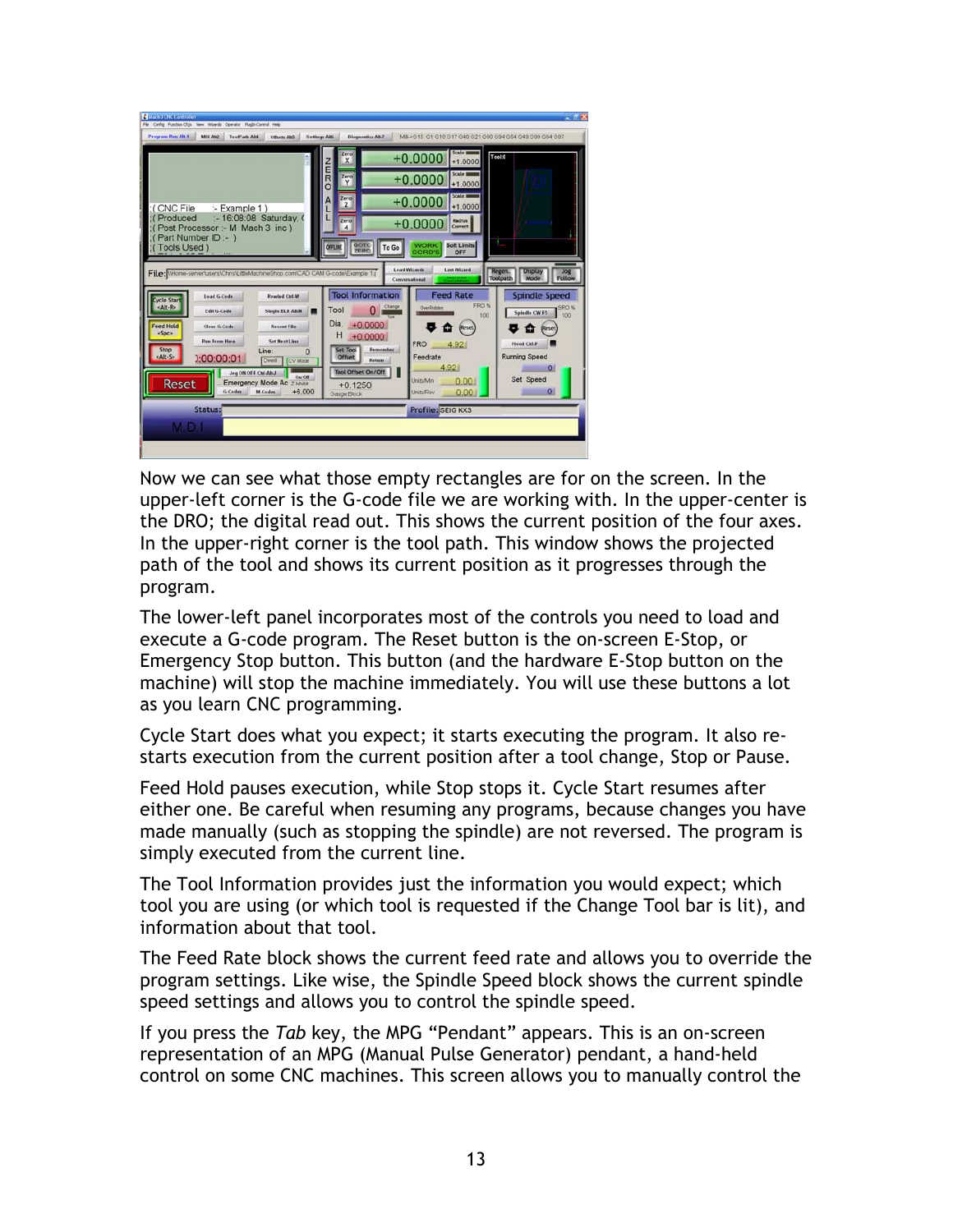four axes and the spindle. For example, to move the Z-axis up, hold the *Z+* button down with your mouse.



We've skipped lots of steps to get to this point. For example, we have said nothing about the physical aspects of mounting your work piece and cutting tools in the CNC milling machine. And we haven't addressed how to tell the CNC machine where your part blank and the cutting tool are located (hint, see the *Offsets* screen in Mach 3). But we did take a look at what the three major pieces of software are that are required to make a part on a CNC machine.

## **Do you really need all this software?**

In a word, no. There are a couple ways around using all these software programs. You can simply write the G-code by hand. And many machine controllers have a "conversational mode" that helps you write the G-code for standard operations such as cutting a slot.

#### **Hand Coding**

There are, of course, other ways to do this. One can create G-code "by hand", by simply typing the G-code commands into a text editor such as Notepad. For very simple projects, this may be the quickest way to make your part.

Here is the G-code to create a simple slot:

G00 X0.1375 Y0.1375 G01 Z-0.068 F30 X1.3625 F400 X1.275 Y0.05 Y0.225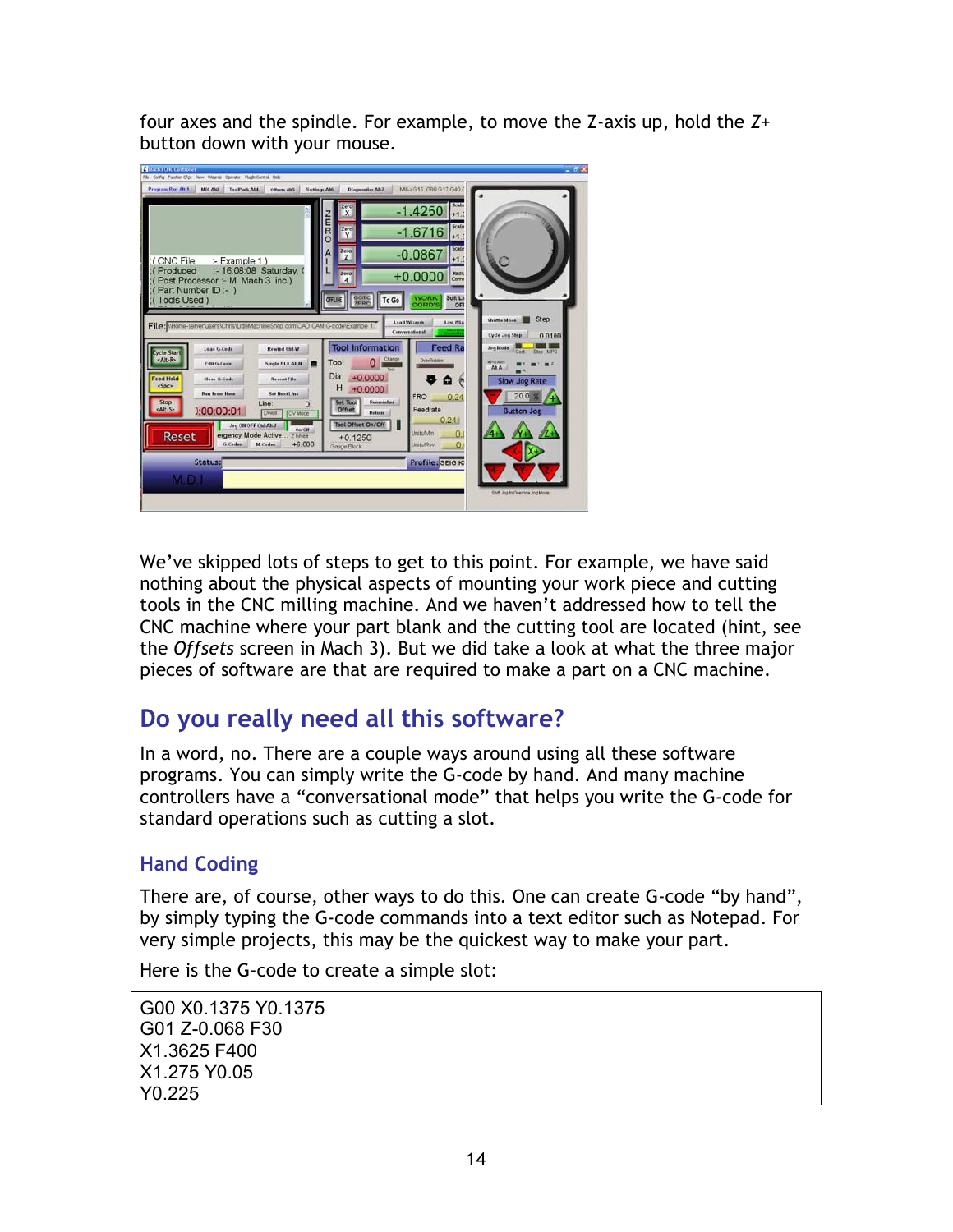| X0.225              |
|---------------------|
| Y0.05               |
| X1.275              |
| G00 Z1              |
| G00 X0.1375 Y0.1375 |
| G01 Z-0.125 F30     |
| X1.3625 F400        |
| X1.275 Y0.05        |
| Y0.225              |
| X <sub>0.225</sub>  |
| Y0.05               |
| X1.275              |
| G00 Z1              |
| X0.75 Y-0.05        |
| G01 Z-0.125 F30     |
| Y0.15 F400          |
| X0.125              |
| Y0.125              |
| X1.375              |
| Y <sub>0.15</sub>   |
| X0.75               |
| Y0.05               |
| G00 Z1              |
| M5 M9               |
| M30                 |

We won't go into what all those codes mean because a) there are quite a few of them, and b) they mean (somewhat) different things to different CNC machines. If you want to hand code G-code, find the G-code reference for your machine.

#### **Conversational Programming**

Most CNC Control programs, including Mach3, have the ability to "program themselves" using dialog boxes or wizards. This is known in the trade a Conversational Programming. You can do things like creating bolt circles, engraving, and other relatively standard operations.

You run a wizard or fill out a dialog box or two and the controller creates the G-code it needs to execute the operation. This process is good for one-off projects, but combining the output of several canned cycles into a more complex process can be problematic.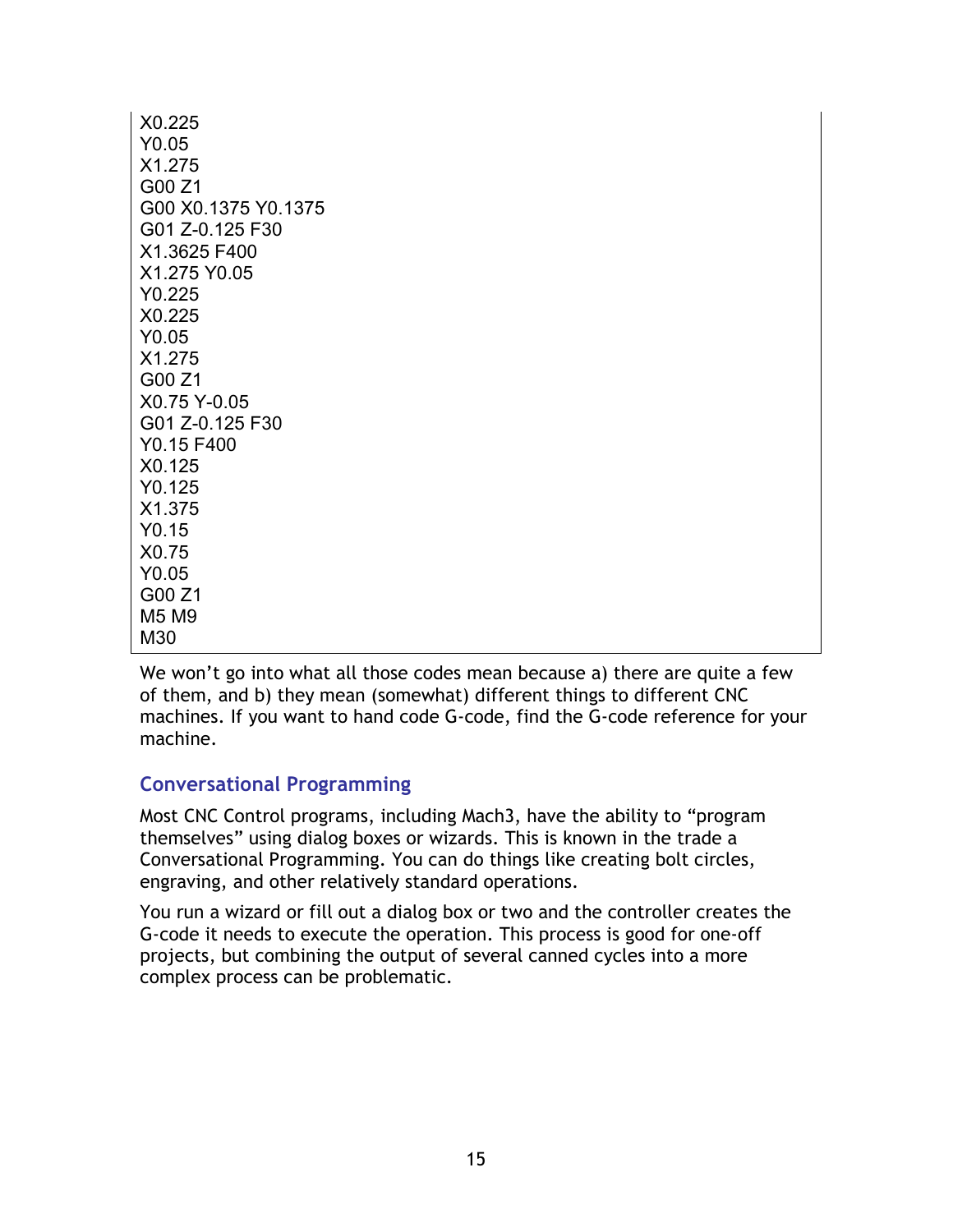| <b>C</b> production controller                                                                                                                                                                                                                                                                                                                                                                                                                                                                                                            | <b>Carl Address</b>                                         |
|-------------------------------------------------------------------------------------------------------------------------------------------------------------------------------------------------------------------------------------------------------------------------------------------------------------------------------------------------------------------------------------------------------------------------------------------------------------------------------------------------------------------------------------------|-------------------------------------------------------------|
| Fle Config Function Digis View, Wareds Operator Phigh-Control Help                                                                                                                                                                                                                                                                                                                                                                                                                                                                        |                                                             |
| Bolt Circle Dia.<br>$+0.9000$<br><b>Y Position</b><br><b>Start Angle</b><br>Depth Of Holes<br>$+3.0000$<br>$-0.5000$<br>$+30.0000$<br>X Position<br>$-5.0000$<br><b>Tool Number</b><br>- 15<br>Feedrate<br>$+5.00$<br>Number of Holes<br>Cril (G81)<br>Deep Hole Drill (G83)<br>High Speed Peck (G73)<br>Tool:0<br>Drill Cycle<br>Spindle RPM<br>600.0<br><b>Save Settings</b><br>CW (M3)<br>CCW (M4)<br><b>Spindle Direction</b><br>aESE<br><b>Trich</b><br>mm i<br><b>Units</b><br><b>EXIT1</b><br>Post Code<br><b>Coolant</b><br>Clear | <b>Rapid Height</b><br>$+0.1000$<br>Peck Depth<br>$+0.2000$ |

# **CAD and CAM Programs**

Here are short and very incomplete lists of CAD and CAM programs. Prices range from free (A9CAD) to several thousands of dollars. Don't take these lists as recommendations. These are just the programs we found in a short session with Google and Bing.

|  | <b>CAD Programs</b> |
|--|---------------------|
|--|---------------------|

| A9CAD                     | www.a9tech.com           |
|---------------------------|--------------------------|
| Alibre                    | www.alibre.com           |
| AutoCad                   | usa.autodesk.com         |
| BobCAD-CAM                | www.bobcad.com           |
| <b>DeltaCad</b>           | www.deltacad.com         |
| <b>Dolphin Partmaster</b> | www.dolphincadcamusa.com |
| Mastercam                 | www.mastercam.com        |
| SketchUp Pro              | sketchup.google.com      |
| SolidWorks'               | www.solidworks.com       |
| <b>TurboCad</b>           | www.turbocad.com         |
| <b>VCarve Pro</b>         | www.vectric.com          |

#### **CAM Programs**

| ArtCAM Insignia | www.delcam.com |
|-----------------|----------------|
|-----------------|----------------|